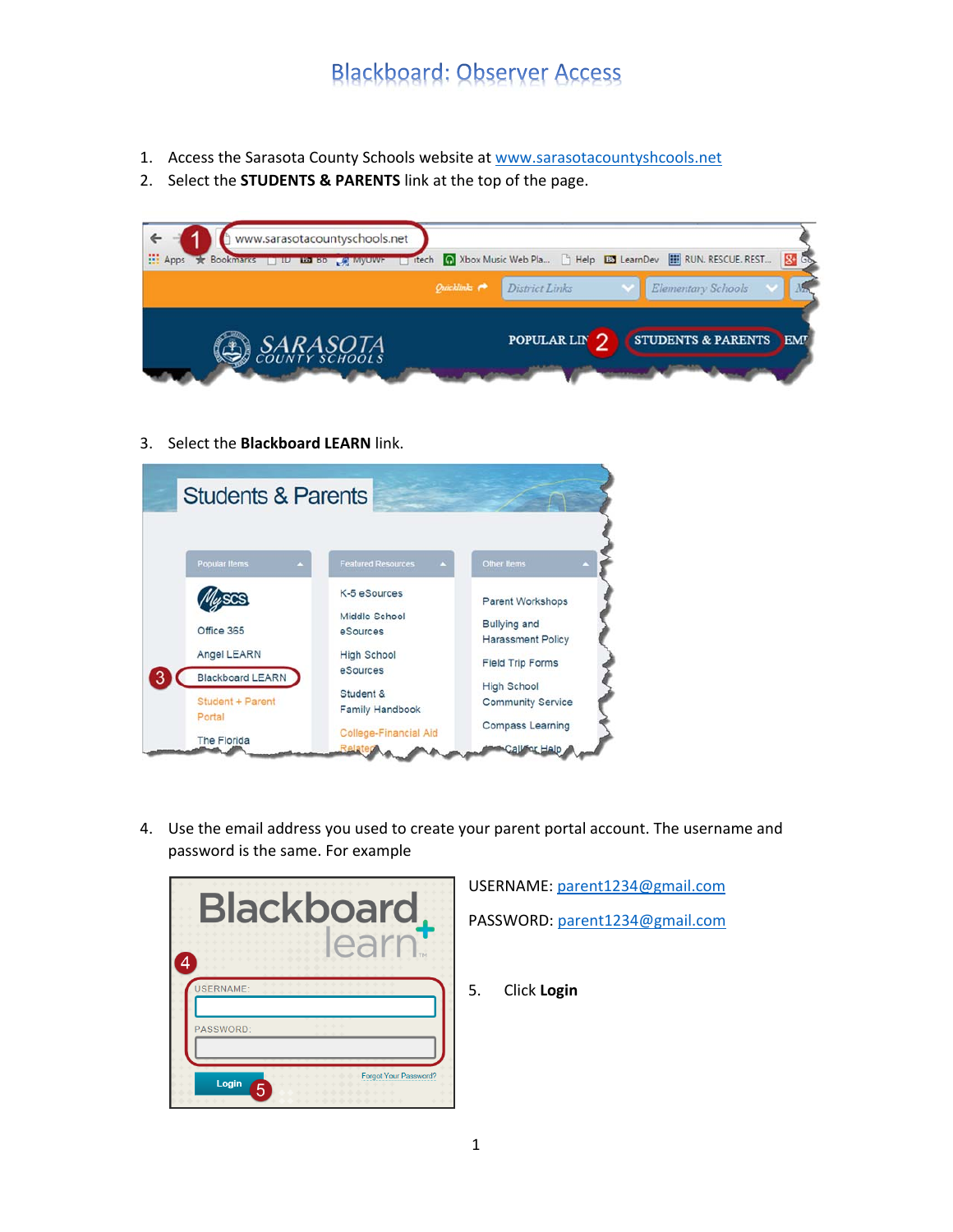6. The first time you login you will see a black screen over the home page. You can explore this or click, **I'll do it later**.

|                                                                                              |                                                                                                                                        | CAMERON PARKER voo |  |
|----------------------------------------------------------------------------------------------|----------------------------------------------------------------------------------------------------------------------------------------|--------------------|--|
|                                                                                              | My LEARN Contei                                                                                                                        |                    |  |
|                                                                                              | <b>Global navigation menu</b>                                                                                                          |                    |  |
| Welcome to the new Blackboard!                                                               | Use this menu to access:                                                                                                               |                    |  |
| Before you get started, we would like<br>to show you the new features that<br>we just added. | People<br>Profile<br><b>Courses</b><br><b>Updates</b><br>Settings<br><b>Posts</b><br>and more                                          |                    |  |
|                                                                                              | 2<br><b>Your new Blackboard profile</b>                                                                                                |                    |  |
|                                                                                              | You control who can see your profile. ?<br>Personalize it and change your privacy settings to<br>share it with other Blackboard users. |                    |  |
|                                                                                              | <b>Create My Profile</b><br>I'll do it later                                                                                           |                    |  |

- 7. You will know this is an 'Observer' account because you will see glasses icon next to your name in the upper right hand corner.
- 8. Under the 'My Courses' module you should see the name of the student you are Observing as well as the courses they are enrolled in.

| county schools                                                                                                                                                                     | CAMERON PARKER 100                                |
|------------------------------------------------------------------------------------------------------------------------------------------------------------------------------------|---------------------------------------------------|
|                                                                                                                                                                                    | <b>My LEARN</b><br>Co <sub>de</sub> nt Collection |
| ***************<br>+ + + + + + + + + + + + + + +                                                                                                                                   | *******                                           |
|                                                                                                                                                                                    | Personalize Page                                  |
|                                                                                                                                                                                    |                                                   |
| 8<br>$\mathbf{w}$ My Announcements                                                                                                                                                 | My Courses                                        |
| No Institution Announcements have been posted in the last $7$ days.<br>No Course or Organization Announcements have been posted in the last $\gamma$ days.<br>more announcements-+ | Courses in which JOCELYN PARKER is enrolled:      |
|                                                                                                                                                                                    |                                                   |
|                                                                                                                                                                                    |                                                   |
|                                                                                                                                                                                    |                                                   |
|                                                                                                                                                                                    |                                                   |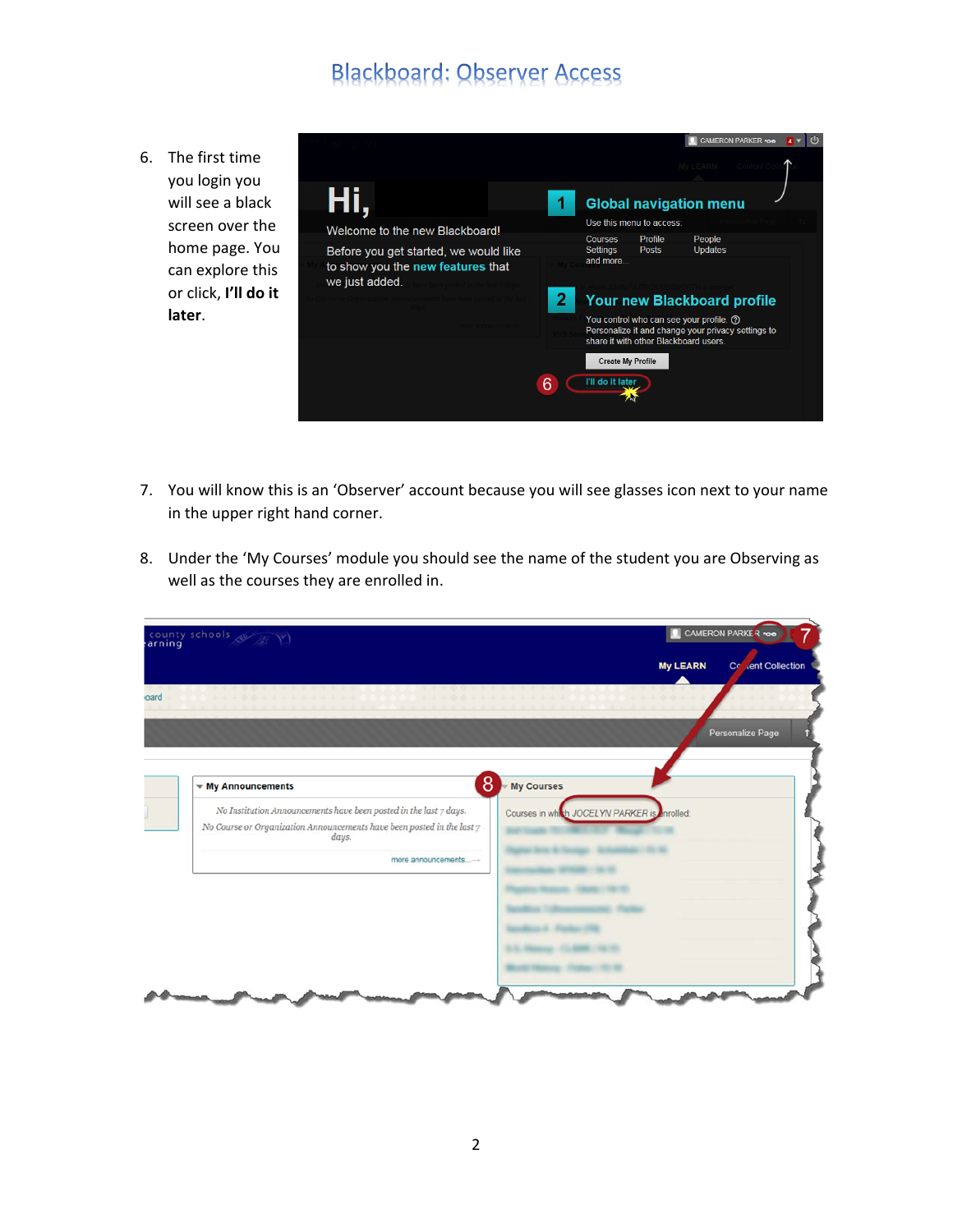- 9. If you have more than one student enrolled in a Sarasota County Public School, you can switch between students. Click on the **drop down** to the left of the glasses next to your name in the upper right hand corner.
- 10. Choose **Observer Dashboard**.



- 11. The 'Observer Dashboard' will show you the status of who you are observing. Hover over the last name of the student you want to switch to. Click on the drop down arrow that appears.
- 12. Click on **Observe**.
- 13. Click **OK**.